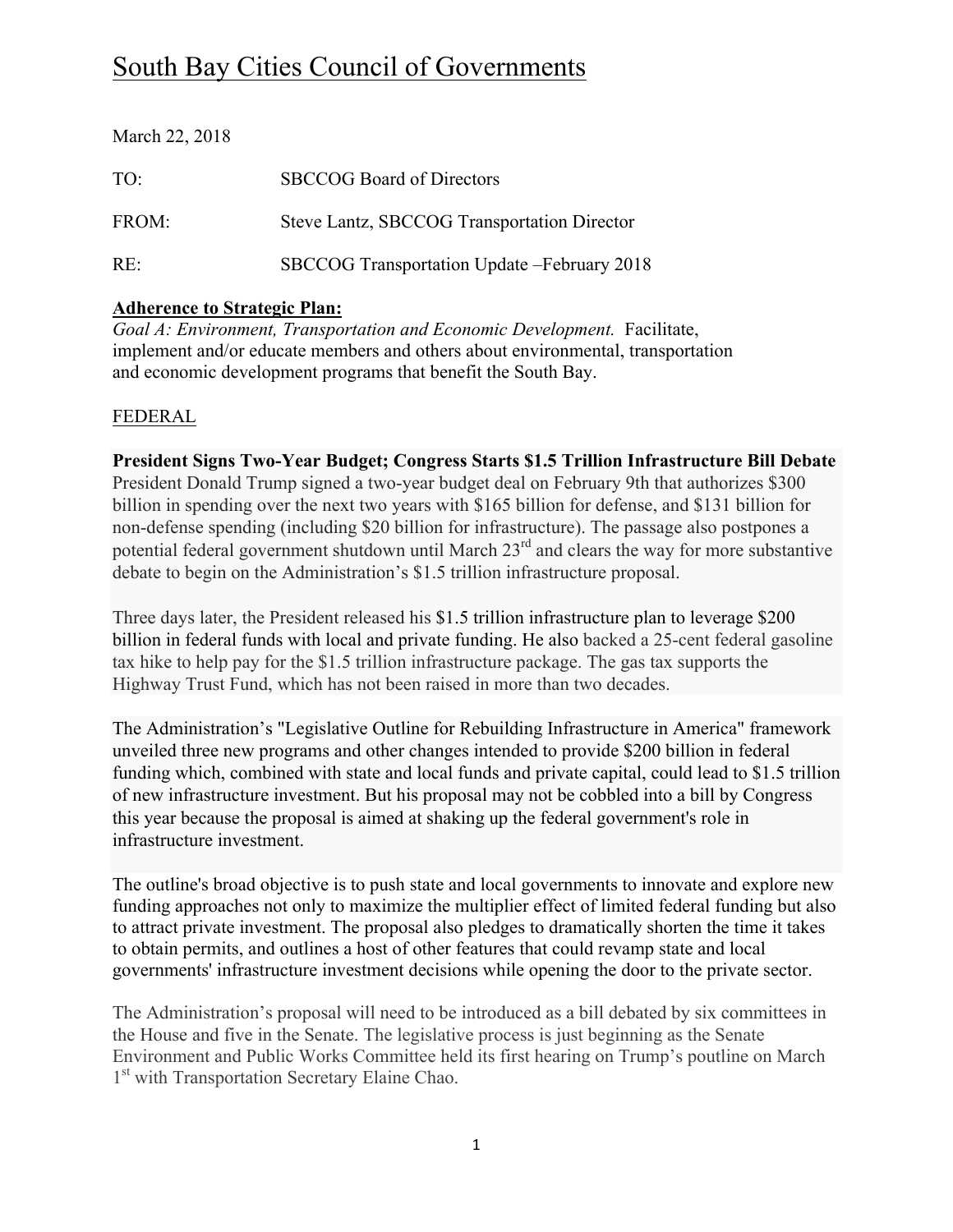Transportation and Infrastructure Committee Chairman Bill Shuster hopes to pass a bill before Congress leaves Washington for its August recess, and if not, an option may be to vote after the November 2018 election.

## **Trump Sidelines Reviews Of Transportation Safety Rules**

In response to President Trump's intention to reduce regulations the USDOT has withdrawn, repealed, delayed or put on the back burner at least a dozen significant safety rules over the past year. **S**ome of those regulatory changes include:

- Delaying a 2016 proposed rule to require new cars and light trucks be able to communicate wirelessly with each other to avoid collisions.
- Extending the compliance deadline to September 1, 2020 for a rule adopted in 2016 that requires that new hybrid and electric vehicles emit sounds when traveling at low speeds to alert pedestrians and cyclists to their approach.
- Shifting a 2016 proposal to require software in new heavy trucks be set to limit maximum speeds from its list of active rulemakings to its long-term agenda.
- Withdrawing a potential rule in the early stages of writing to require that states annually inspect commercial buses and other passenger-carrying vehicles. Twenty-two states already conduct annual inspections, but some states say they can't afford an inspection program.

The administration has also deferred or withdrawn several proposed safety regulations related to railroads and pipelines.

## STATE

## **State Approves Regulations To Test Driverless Autonomous Vehicles On Streets**

Statewide regulations to permit and govern autonomous vehicle deployment — without a driver present — were approved by the California Office of Administrative Law on February  $26<sup>th</sup>$ .

The move to approve California DMV's regulatory framework will allow deployment and also testing of autonomous vehicles without a driver behind the wheel. The regulations require a "communication link" be maintained between the testing vehicle and remote operators. The companies must also certify the vehicle is capable of operating without the presence of a driver and notify California Highway Patrol of a "law enforcement interaction plan" that will be available for first responders.

During deployment, those remote operators must monitor the status of the vehicle and be prepared to intercede "if the vehicle experiences any failures that would endanger the safety of the vehicle's passengers or other road users" according to the permit application.

The rules will also allow ride-hailing companies such as Uber and Lyft to begin selling rides in driverless cars, removing expensive human drivers from the equation.

The United States suffers nearly 40,000 traffic fatalities a year, with 94% caused by distraction and other human errors, according to the U.S. Department of Transportation

#### **California AV Regulations May Be Preempted By Federal Regulation**

Last fall, federal legislation was introduced in the Senate to regulate autonomous vehicle technology (American Vision for Safer Transportation Through Advancement of Revolutionary Technologies Act, S 1885). If enacted, the legislation could preempt state and local regulations pertaining to autonomous vehicles.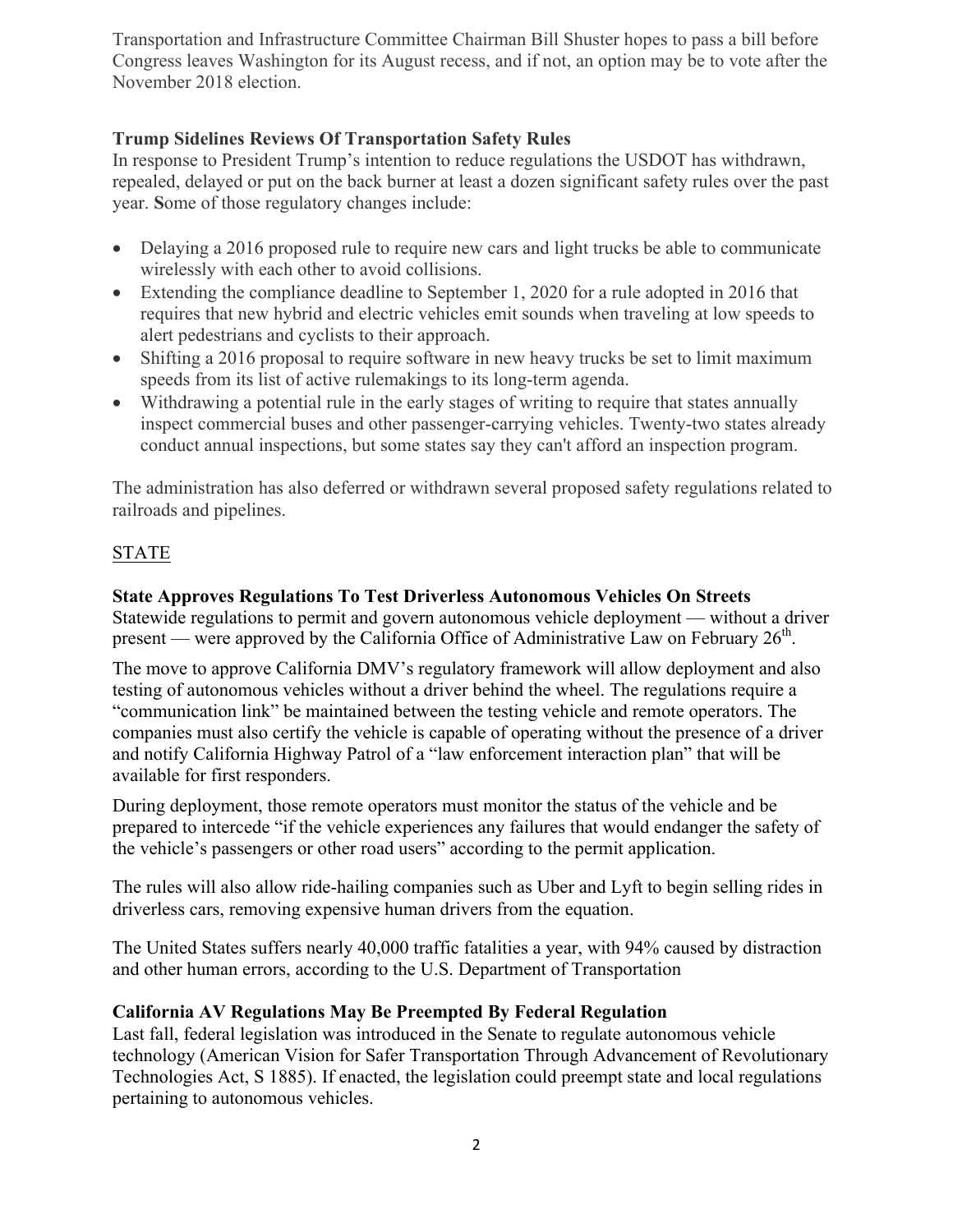As currently worded the federal act would prohibit states and cities from adopting, maintaining, or enforcing "any rules or standards regulating the design, construction, or performance of Autonomous Vehicle (AV) systems with respect to safety, data recording, cybersecurity, humanmachine interface, crash-worthiness, post-crash behavior, or automation function." It would also prohibit states from promulgating any rules on any other issue regarding AVs, including requiring any of them to be electric or subjecting them to VMT fees. It would nullify California S.B. 1298, which in 2012 called for the California Department of Motor Vehicles to create safety rules for testing AVs in the state, and it could potentially nullify the rules that resulted from that law as well as prevent the DMV from updating them—although the DMV is in the process of doing so.

In response, the California Senate Transportation and Housing Committee held a hearing on February  $20<sup>th</sup>$  to explore how the state legislature should prepare for the autonomous vehicle technology that could be coming as soon as 2019.

The California DMV submitted an update to its regulations on testing AVs to the Office on Administrative Law and is expecting to be able to put the new rules into effect on April  $1<sup>st</sup>$ . If they are not precluded, the new regulations will cover requirements for testing fully autonomous vehicles, with no driver present, on public roads in California.

In addition to AV vehicle testing, panelists at the hearing called for state regulations that address potential AV impacts such as congestion and greenhouse gas emissions; job loss from increased automation; individual ownership / carsharing / transit serving / fleet deployment; equity; transportation finance; insurance; new infrastructure needed while maintaining current infrastructure; the potential impacts of reduced parking fees both from parking meters and citations; the potential for reduced citations and accompanying fees, and the impact of that on courts and police and fire services; AV driver training for new and used vehicles; updating current state regulations to apply to AVs that don't need a steering wheel or column, brake pedal, or mirrors; and the need for data and transparency.

#### **State Bill Could Make It Easier For Cities To Lower Speed Limits**

Cities in California that want to reduce speed limits to improve safety are hamstrung by a state law that was enacted years ago to prevent local jurisdictions from creating speed traps as a revenue source.

If a town wants to lower a speed limit, for example as part of an effort to make their downtown safer, add a crosswalk bulbout, narrow lanes, or add a bikeway, it must conduct a speed survey of vehicles currently driving on the road. The new speed limit must match the rounded-down speed that 85 percent of the drivers are currently travelling. So, if most surveyed vehicles are speeding in an area, the results of the required speed survey may force the local jurisdiction to raise the speed limit instead of lowering it.

But that obstacle to reducing speed limits may change if A. B. 2363 is signed into law. The bill would allow local jurisdictions to make an exception to the 85% rule and lower the speed limit if an area is found to have a high crash rate. The bill does not yet include the amount of reduction that would be allowable and it is not clear which agency (Caltrans, local jurisdictions?) would have the authority to make such a change. Also, since local jurisdictions are provided design immunity if they comply with the California Manual on Uniform Traffic Control Devices for Streets and Highways (CA MUTCD), local jurisdictions would want the MUTCD to be revised to reflect the new law before they would take action to reduce speeds below the 85% threshold.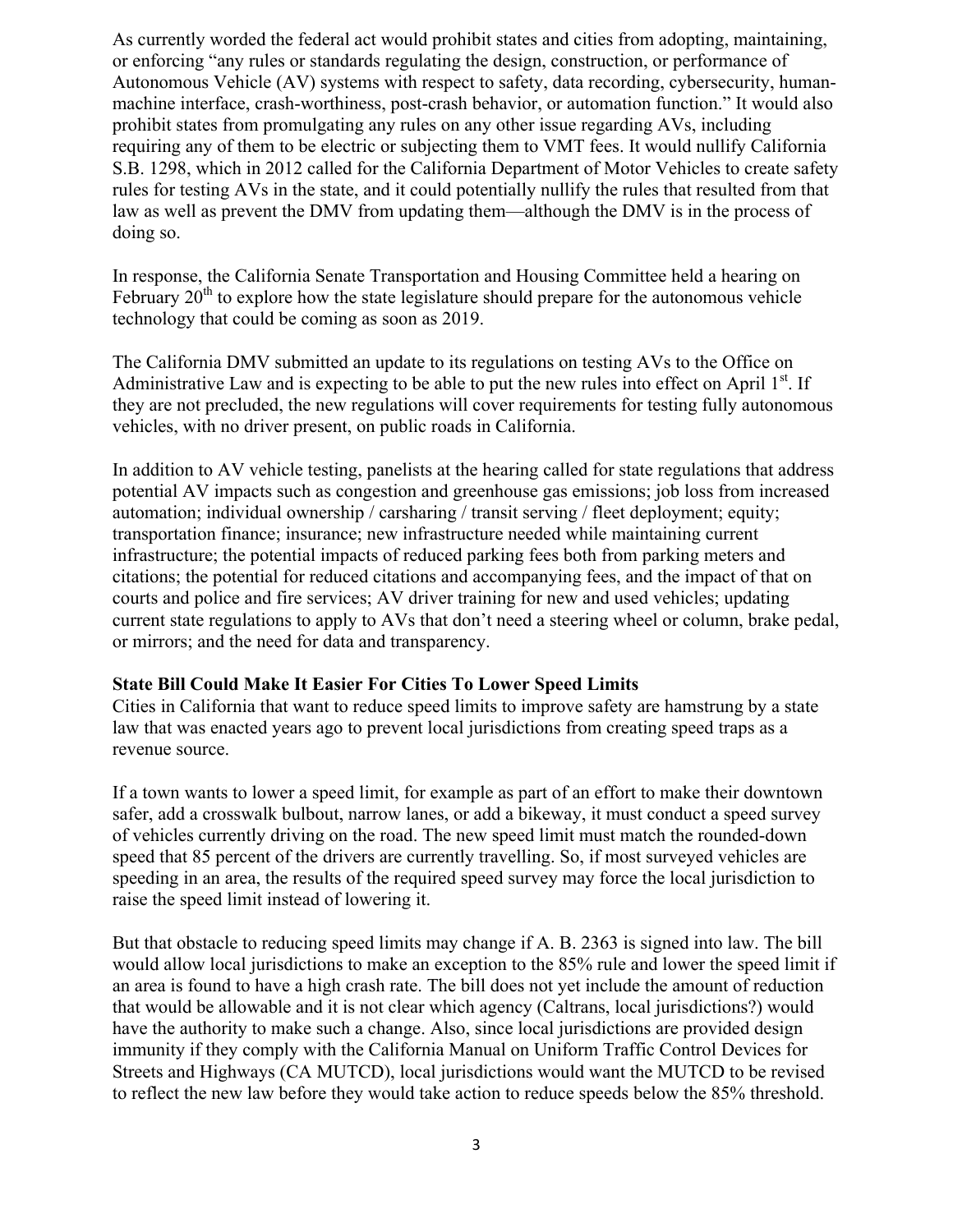#### **SB 1 Is Fast-Tracking Road Repair Projects**

Caltrans has spent \$118 million in SB 1 funding since November 2017 on maintenance projects, completing 11 jobs and awarding contracts for 15 others. Another 26 large road and highway improvement projects are in the design and pre-construction stages in Los Angeles County. In addition, planning work has begun on 252 others.

Starting Nov. 1, 2017, SB 1 raised the state excise tax on gasoline by 12 cents, and increased the excise tax on diesel fuel by 20 cents. The sales tax rate on diesel was boosted from 9% to 13%. The SB 1 taxes and fees, when fully implemented, are expected to generate \$5.4 billion annually. For this budget year, which ends June 30, the revenue is estimated to be \$2.8 billion. Next year, that will rise to \$4.6 billion.

In addition to projects on state facilities, some of the money will go to cities and counties. In January, the California Transportation Commission awarded more than \$173 million to 57 local projects that will be allocated in fiscal years 2017-18 and 2018-19.

#### **Trump Infrastructure Plan Being Used To Defend California SB 1 Gas Tax Increase**

The California GOP has committed \$200,000 to support the November 2018 ballot measure to repeal SB 1 and the repeal proponents are well on their way to qualifying the initiative for the November 2018 ballot. But, ironically, the Trump administration's plan to rebuild American infrastructure is encouraging supporters of SB 1 to point out that Trump's plan puts the onus on states and local governments to contribute about 80 percent of revenues for major projects (rather than the historic 80% federal share), and focuses incentives for local and private matching funds.

The irony is not being lost on gas tax supporters which have taken aim at House Majority Leader Kevin McCarthy, R-Bakersfield, for supporting the Trump proposal but opposing the state's gas tax hike. McCarthy has donated money toward the "Stop The Gas Tax" petition drive to repeal SB 1.

Although most of California's new SB 1 funds are designated for maintenance and rehabilitiation, SB 1 allocates \$5.5 billion, or 10 percent of its total revenues, to major freeway improvements for faster freight movement and to unclog commute corridors. These types of projects would be attractive in the Trump plan because the state funds would leverage \$200 billion in federal funds for road and other infrastructure projects. It's the only way the Infrastructure Plan will achieve its \$1.5 Trillion investment promise.

#### REGION

#### **Pedestrian Deaths Rose Sharply In Los Angeles In 2017**

L. A. City Mayor Garcetti created Vision Zero in 2015 with a goal of reducing traffic deaths by 20% by 2017 and to eliminate traffic deaths by 2025. During 2017, overall traffic deaths fell by 3%. The city also had a decrease in deaths involving cyclists, drunk driving and hit-and-run crashes.

From 2012 to 2016, pedestrians were involved in 8% of the traffic collisions in L.A. but represented 44% of the deaths. In 2015, 74 pedestrians were killed by drivers in Los Angeles. That figure rose to 134 in 2017, the highest number in more than 15 years.

Los Angeles officials spent more than a year studying collision data to pinpoint the city's most dangerous streets for pedestrians and cyclists. In 2017, they worked to make changes along 40 of those corridors. Last year alone, the city made 1,120 changes to streets and intersections.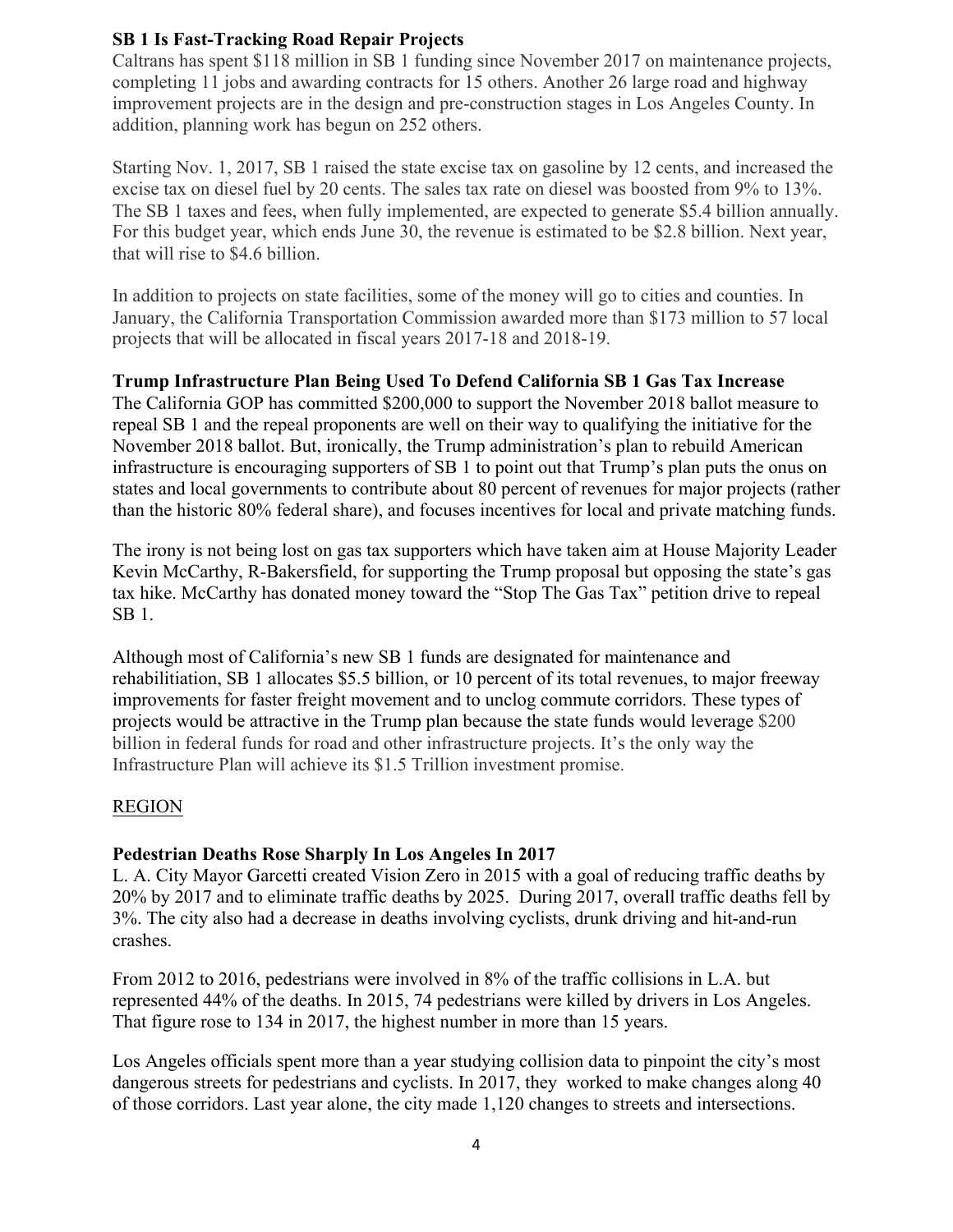Transportation officials have added concrete medians, more visible crosswalks, signs alerting drivers to pedestrians at mid-block crossings, and plastic reflectors and posts designed to slow drivers down as they turn right.

Enforcement also was a key strategy last year. State law requires that cities update traffic studies every 10 years on streets with speed limits higher than 25 mph. If the survey of a particular street expires — and many had, along L.A.'s thousands of miles of streets — police officers cannot use laser or radar enforcement to write tickets until the studies are updated.

The city has recently completed its survey updates. On February 28<sup>th</sup>, Mayor Garcetti announced speed limits on most of the streets will remain the same. There will be increases on 94.32 miles of road, and decreases on 52.63 miles. Some of the streets that will have higher speed limits are among the deadliest in the city. But city officials say they have no choice, because rules about setting speed limits are determined by the state.

They say the silver lining is that increasing the speed limits could make streets safer, because police can resume issuing speeding tickets. California law also says speed citations can only be issued on streets where speed studies have been conducted in the last five to 10 years. Armed with updated speed surveys, the LAPD wrote 27% more speeding tickets last year and plans to actively enforce speed limits along high-injury streets with an additional \$1.5 million for overtime shifts to patrol high-injury routes this fiscal year. In addition, the city will spend more money in 2018 on a campaign to remind Angelenos of the impact of unsafe driving.

#### **Dockless Bikes Raise Community Concerns**

Cities around L. A. County are scrambling to cope with the negative impacts of a new mode of transportation known as dockless bikes. The dockless program differentiates itself from other bike sharing programs that require that the bikes be returned to a designated docking station.

Offered by LimeBike and other emerging competitors, the programs allow riders to borrow or rent a bike (or other mobility device), then drop it off at their destination, wherever that might be, once they are done. A smartphone application and a GPS tag on the equipment allows the next rider to locate the devices that are nearest to their location and borrow or rent them for their trip.

But careless users have been leaving the dockless bikes in places they shouldn't be, such as on private property, or "strewn about" on a sidewalk, often blocking pedestrian and wheelchair access.

LimeBike began offering its shareable dockless bikes in San Pedro, Wilmington and Watts last year. Mitch Englander, a Los Angeles councilman from the San Fernando Valley, has received complaints of the bikes being "strewn about" the communities surrounding California State University Northridge. He is seeking an "emergency moratorium" on any future dockless bike-sharing programs and says more regulation should be considered for them. Staff from South Bay cities are also meeting to determine what focus regulations should have. In addition to the safety issues, they are concerned with balancing the potential community sustainability benefits with economic competitive effects the dockless bike and other mobility device rentals may have on long-standing bicycle rental stores, especially in beach communities.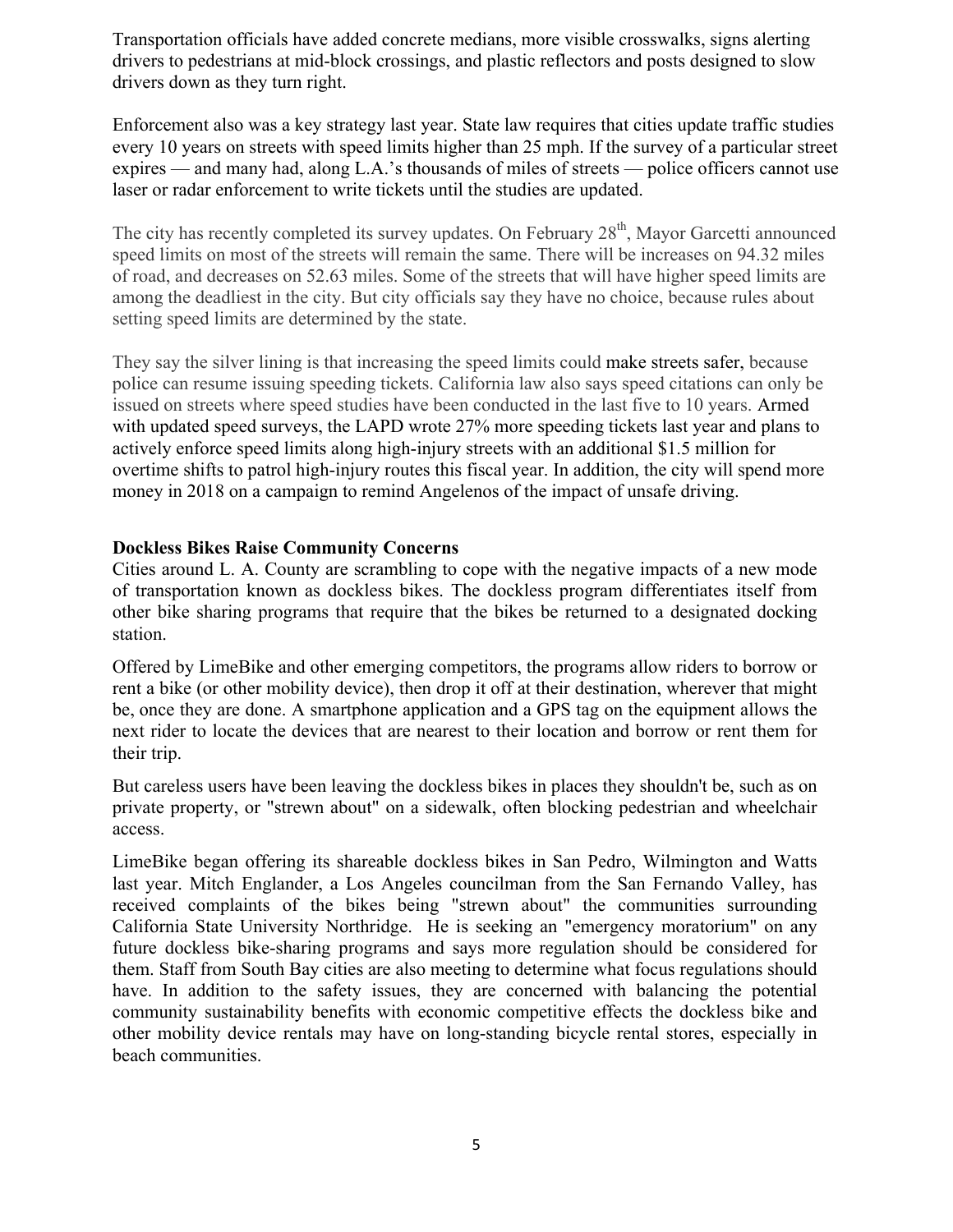#### TRENDS

**New Uber Express Pool Program launches in LA; Metro's Microtransit Option Next?** Starting February 21<sup>st</sup>, Uber introduced its Express Pool service in Los Angeles. The service was tested in November in San Francisco and Boston and has found enough ridership to support it 24 hours a day. Round-the-clock service was also rolled out last week in Philadelphia, Washington, Miami, San Diego and Denver, with more cities to follow.

The Express Pool system allows customers to trade the convenience of being picked up wherever they are for a transit-like experience in which Uber instructs users to walk to a set destination so that drivers don't have to go too far out of their way to find them.

Instead of providing door-to-door service, Uber's new Express Pool product asks app users to walk a block or two to a meeting spot. They might be dropped off a block or so away from their destination, too. The point is to save drivers and riders time by eliminating the lengthy, loopy bits of shared rides, those runs around the block to grab a fellow pooler from wherever they're standing when they tap on the app.

In exchange for the walk inconvenience that improves the efficiency of the shared ride trip, Uber estimates that trips with the new system will be around half the price of a Pool ride and up to 75 percent less than the conventional UberX option, in which just one passenger hails a ride to a single destination.

The new option is designed to iron out some of the wrinkles in the Pool system that Uber introduced in 2015, which has been criticized by drivers and riders alike for its unpredictability, which often leads to long detours and circuitous routes to enable a shared ride. Express Pool passengers can expect to wait for 1 to 2 minutes for their pick up location instructions while the app pairs them with other riders traveling along a similar route.

Uber—which lost \$4.5 billion last year—craves consistent, constant riders, who think about opening the app every time they leave to go somewhere else. So the company is going after the people who move from the office to the house and then back again every day, with a product that mimics the public transit systems many already use.

The new system is similar to a "microtransit" program that L. A. Metro is planning to improve first/last mile connectivity for the regional transit system. Metro's program would also rely on smartphone technology and would allow passengers to get picked up along flexible routes that could change depending on rider demand. If Uber (and Lyft) pull off this sort of service the way they'd like, and win the commute, it could be an existential crisis for the urban bus system.

**Ride-hailing Companies Taking Big Bite Out Of Parking, Car Rentals and Taxi Revenues** Parking expert Casey Wagner, who hosts a National Parking Association webinar on the rise of the shared economy, said Uber and Lyft are taking a big bite out of the parking, car rental and taxi industries. His analysis of the effects in San Diego may prove instructive for the future of cities' parking and transit investments.

In San Diego, Ace Parking is experiencing as much as 50 percent less traffic at nightclubs, a 25 percent drop at restaurant valets, and a 5% decrease in overnight parking at hotels. In 2017, 68 percent of business travelers chose Uber or Lyft, while 25 percent chose rental cars. Only 7 percent hopped in taxis, according to Certify, which tracks business travel spending. And at San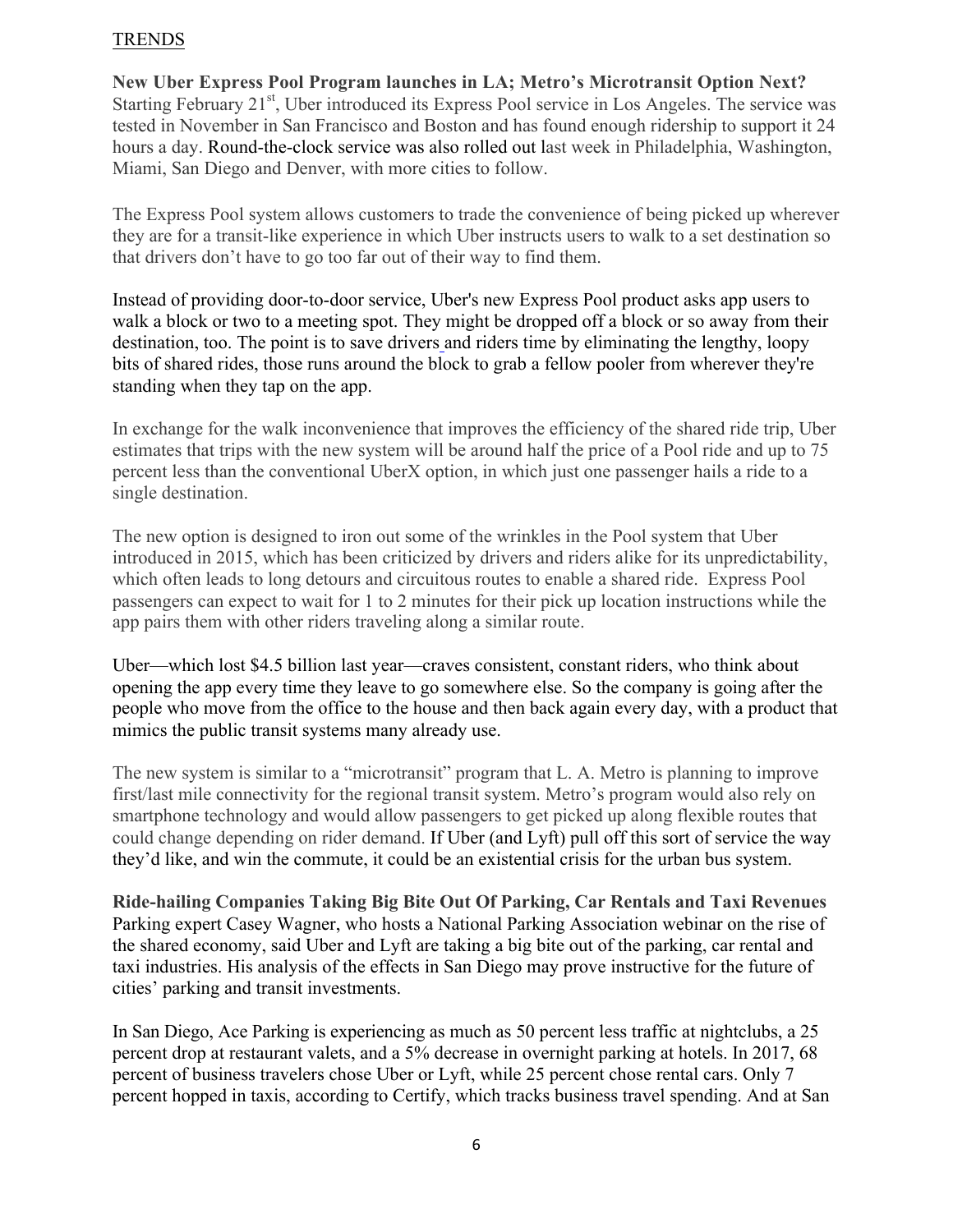Diego International Airport, parking revenue has been flat while plane traffic is up 7 percent this fiscal year.

In downtown San Diego, city planners are looking at the decline in parking demand as they update parking guidelines — which could lead to changes in how curb lanes are used, how much off-street public parking is built, and what parking ratios are appropriate for new urban developments.

The city also is experimenting with a designated pick-up, drop-off lane for ride-share cars on Fifth Avenue in the Gaslamp Quarter, after a study determined that a community valet wouldn't be successful.

Parking chains are fighting back with technology that improves convenience with smartphoneavailable pricing, space availability, reservations and payments. But consultants are predicting that ride-share competition may push down parking prices.

**Waymo Announces Driverless Taxi-vans Will Soon Serve Phoenix And Other Markets** Waymo, formerly known as the Google self-driving car project, announced in January it plans to add "thousands" of completely driverless Chrysler Pacifica Hybrid vans that will start serving Phoenix as rideshare vans and taxis and then expand into other U.S. markets.

A study released last December by the Boston Consulting Group predicted as much as 20 percent of the miles Americans clock on the road each year will be in driverless ride-sharing vehicles.

Despite cautionary calls from safety advocates and agencies, Waymo officials insist they are confident the driverless vehicles can operate safely. Its various prototype and pilot vehicles have already clocked more than 4 million miles test driven in the real world in seven states and 25 U.S. cities and Waymo is logging another 10,000 miles daily while continuing to clock "billions of miles" in its computer simulators.

Waymo could sharply undercut its competition on pricing, as drivers make up the biggest line item when it comes to operating costs for ride-sharing and taxi services. That's why it costs about \$1.40 a mile to use a service like Lyft, compared to an average \$0.80 a mile to own and operate a personal car.

Toyota and Ford are working on their own driverless technologies and have expressed interest in entering the "mobility services" field as a way to compensate for that potential decline in traditional sales. General Motors is waiting for federal approval to start testing a completely driverless version of its Chevrolet Bolt battery-electric vehicle. GM could also provide some of the driverless vehicles to Lyft, the ride-sharing service in which it now owns a large stake.

#### **Cisco Makes 7 Internet of Things Predictions For Connected Transportation**

Cisco is one of the biggest proponents — and potential beneficiaries — of the Internet of Things (IoT). The networking giant is pushing IoT solutions in a number of areas, not least of which is the transportation sector. So what does their in-house guru predict for transportation technology?

*1. Data will be the new oil* **-** In the past, government and transportation agencies have not gone much beyond storing IoT transportation data. But going forward, he expects those agencies to find innovative ways to leverage analytics to create revenue streams, improve quality of life for